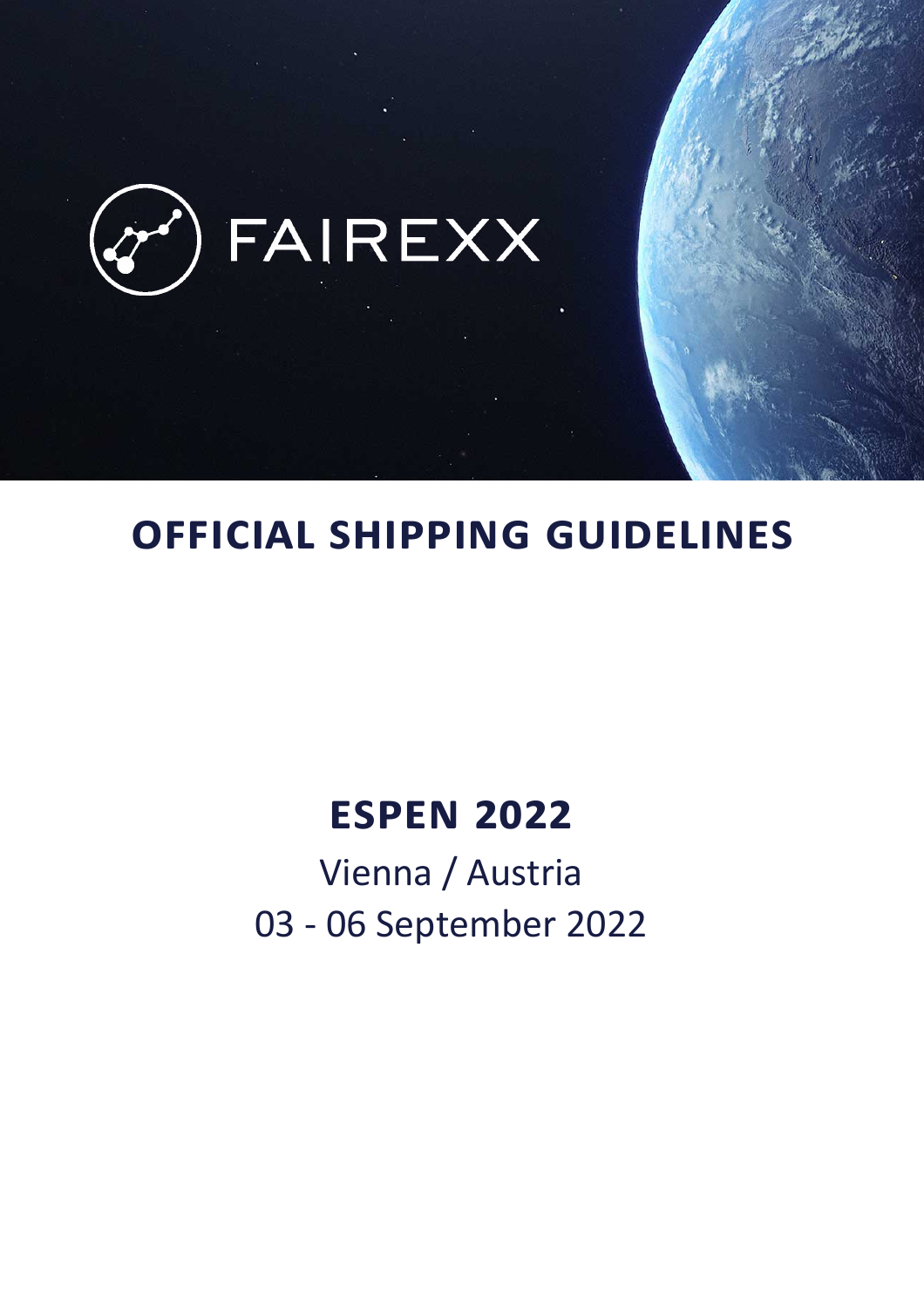

# **OFFICIAL SHIPPING GUIDELINES**

### **Table of Content**

- 1. [Shipments originating from outside the European Union \(ee. United](#page-2-0)  States, Canada, Switzerland, etc.)
- 2. [Shipments originating from the European Union](#page-4-0)
- 3. [Direct delivery address for full- and part-loads to venue](#page-5-0)
- 4. [Marking of packages](#page-5-1)
- 5. [Insurance](#page-6-0)
- 6. [Payment](#page-6-1)
- 7. [Basic Conditions of Contract](#page-6-2)
- 8. [Contact details \(not delivery address!!\)](#page-7-0)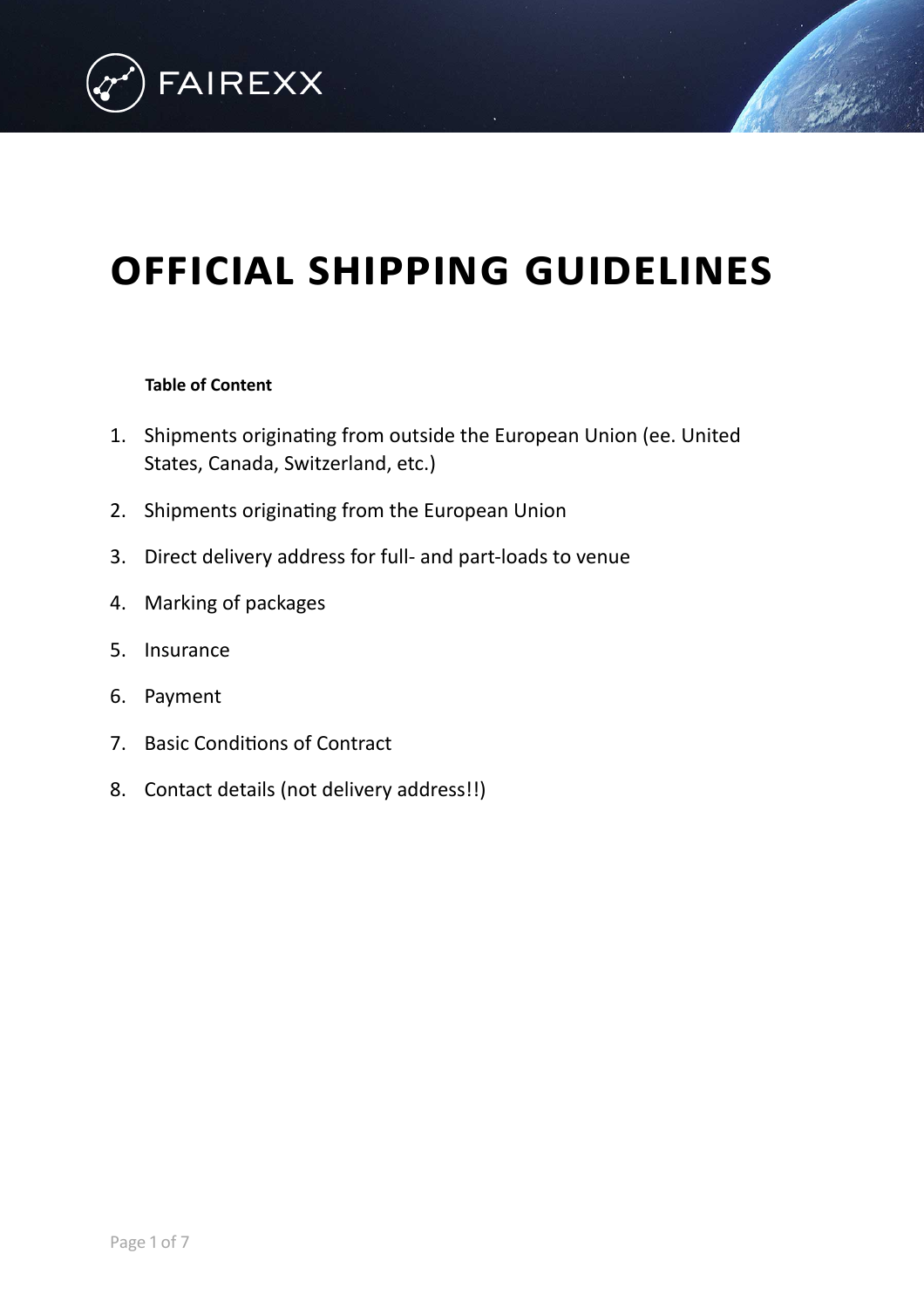

# <span id="page-2-0"></span>1. Shipments originating from outside the European Union (ee. United States, Canada, Switzerland, etc.)

### **1.1 COURIER SHIPMENTS**

Send via FEDEX , DHL, UPS, TNT (and other courier companies)

Please note: Despite their promise courier companies cannot make customs clearance, as they lack an EORI number! Shipment for temporary importation via ATA-Carnet and/or via commercial invoice (goods that will be returned after event) **must** be send by airfreight (please see column 1.2) as courier companies cannot arrange any temporary customs clearance.

We strongly recommend sending your courier shipments to our warehouse. We cannot guarantee an on-time delivery to the exhibition booth in case your shipment arrives later than **25.08.2022** at our warehouse.

#### **Please consign all courier shipments to the following warehouse address:**

| <b>Consignee:</b>          | Notify:              |
|----------------------------|----------------------|
| Messe Wien / DHL Warehouse | Name of Exhibitor    |
| c/o Fairexx GmbH           | c/o ESPEN 2022       |
| Trabrennstrasse 5 / Gate 1 | Hall & Stand No.     |
| 1020 Vienna / AT           | Anja Homann-Petrou   |
|                            | Tel. +49-173-2477818 |

We strongly recommend Exhibitors **not** to send courier shipments directly to the stand. For shipments sent directly to the stand no liability is accepted.

We kindly ask you to send us at least 7 working days before arrival a **pre-advice (Fairexx Form B - advise warehouse delivery)** including a copy of the Waybill and a copy of the commercial invoice / packing list.

**Please send your pre-advice to [anja.homann-petrou@fairexx.com](mailto:anja.homann-petrou@fairexx.com)**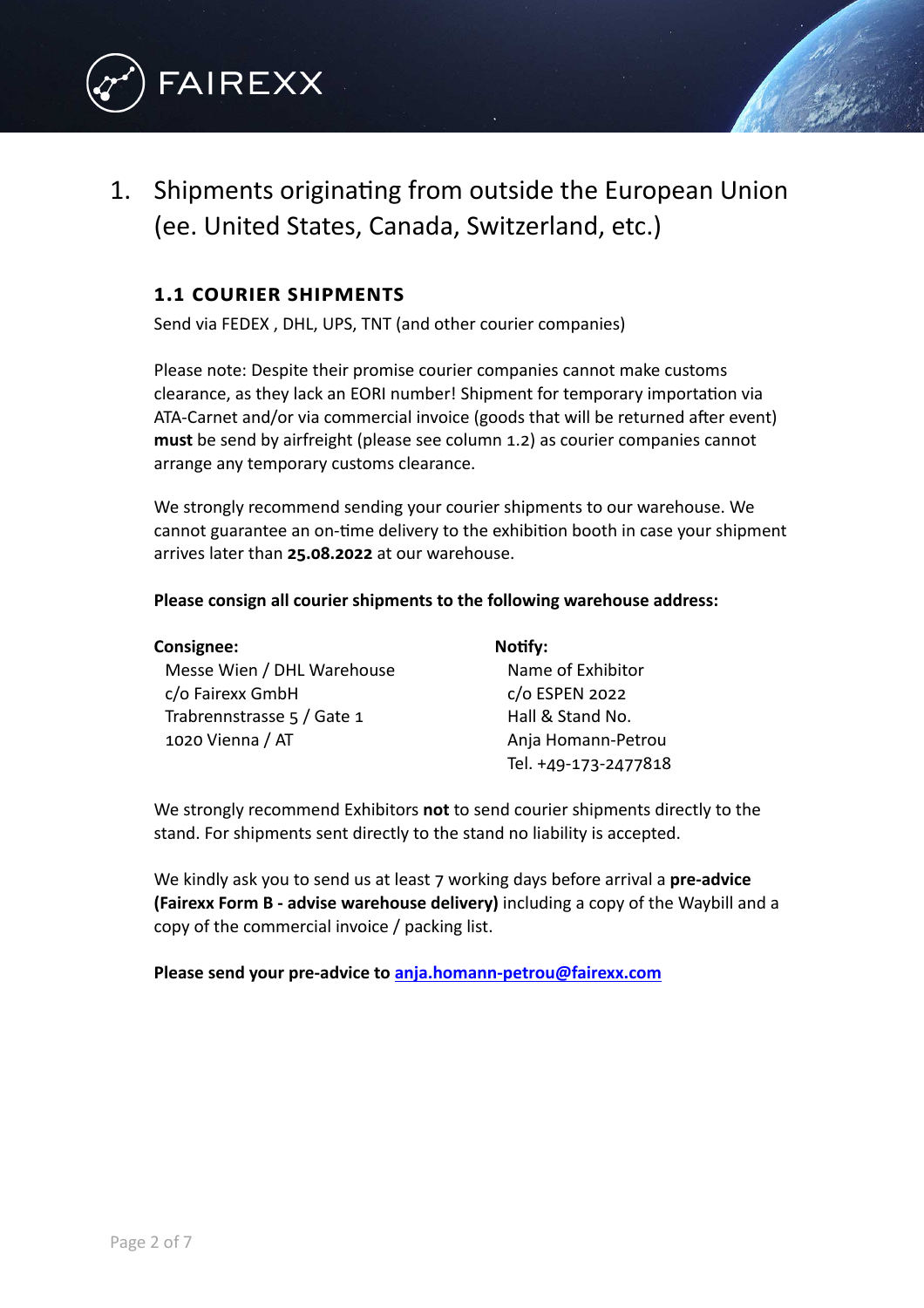

### **1.2 AIRFREIGHT**

Your shipment should arrive at MUC (Munich airport) no later than **22 Aug 2022** on own MAWB, consigned as follows:

#### **MAWB Consignee:**

QCS GmbH notify: 85399 Halbergmoos MUC-Airport Tel. 030-44034710

Freisinger Str.37 FAIREXX GmbH, contact@fairexx.de

We kindly ask you to send us at least 7 working days before arrival a **pre-advice** with a copy of the airwaybill and a copy of the commercial invoice / packing list.

**Please send your pre-advice to [anja.homann-petrou@fairexx.com](mailto:anja.homann-petrou@fairexx.com)**

#### **1.3 DOCUMENTATION**

For shipments outside of the European Union, we require the following Documents for the customs clearance:

- $\rightarrow$  3 Originals of Proforma Invoice / packing List in English, showing weights / sizes and values / exact description
- $\rightarrow$  separate Invoices for Temporary Importation (Exhibits)
- $\rightarrow$  and permanent Importation (consumables, brochures etc)
- $\rightarrow$  Serial numbers and pictures of every item that needs to be imported temporarily
- $\rightarrow$  if necessary: Certificate of Origin (Form A / EUR.1)
- $\rightarrow$  if necessary: Special certificates (health / veterinary)

All exhibits / material entered under temporary importation are subject to control and examination by EU customs for Inward and Outward movements. Any exhibits remaining in Austria or the EU after closure of the Exhibition are subject to Duties and / or Taxes. Payments must be guaranteed prior to removal of goods from the Exhibition venue.

Any shipments arriving after our deadlines that require Customs clearance will be subject to a late arrival surcharge of 25% on our official handling tariff.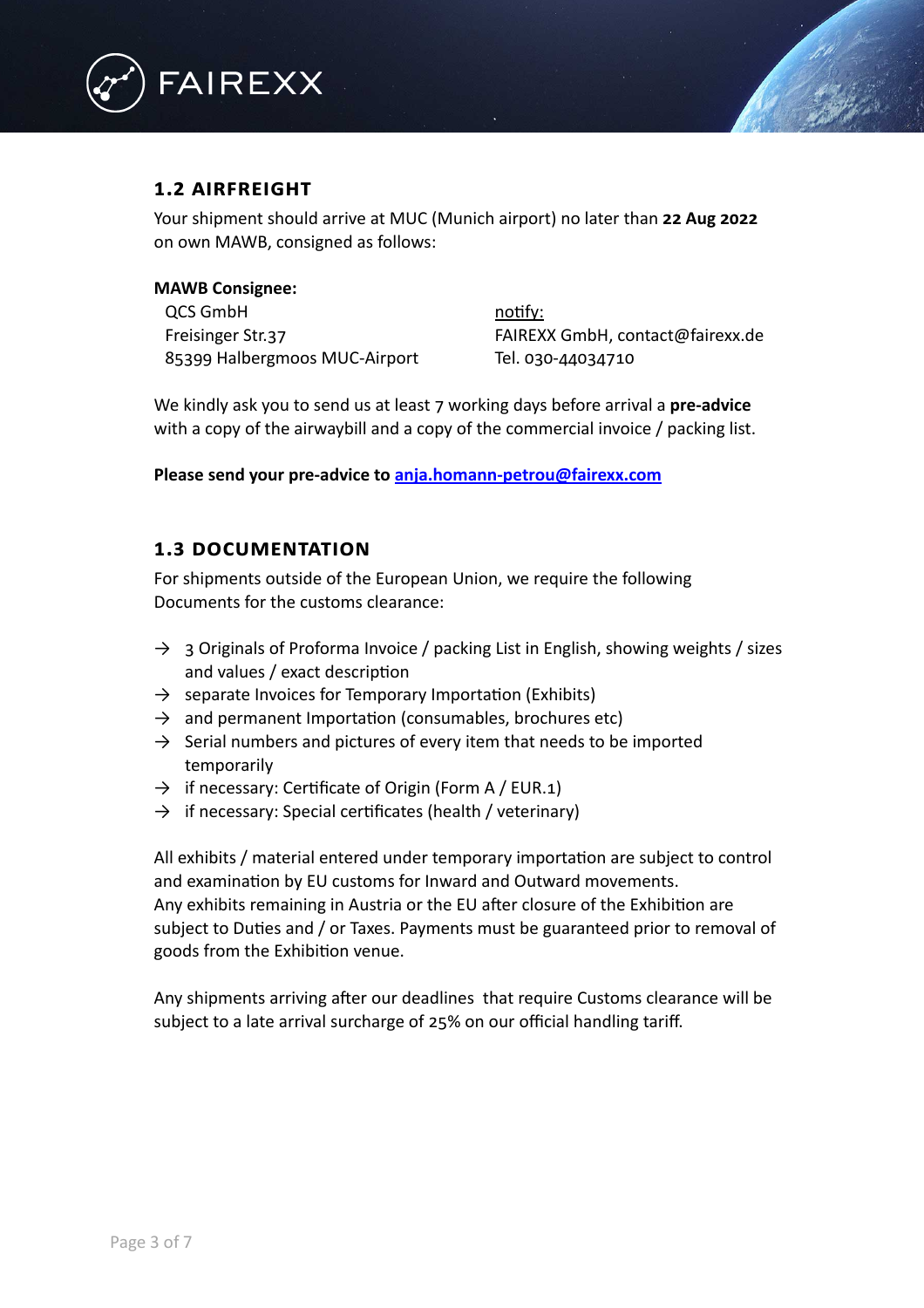



## <span id="page-4-0"></span>2. Shipments originating from the European Union

### **2.1 GROUPAGE ROADCARGO, COURIER SHIPMENTS (DHL, FEDEX , ETC.)**

We strongly recommend sending your groupage or courier shipments to our warehouse. We cannot guarantee an on-time delivery to the exhibition booth in case your shipment arrives later than **29.08.2022.**

**Please consign all groupage and EU courier shipments to the following warehouse address:**

| Consignee:                 | Notify:          |
|----------------------------|------------------|
| Messe Wien / DHL Warehouse | Name of Exhibite |
| c/o Fairexx GmbH           | c/o ESPEN 2022   |
| Trabrennstrasse 5 / Gate 1 | Hall & Stand No. |
| 1020 Vienna / AT           | Anja Homann-Pe   |
|                            |                  |

Exhibitor nann-Petrou Tel. +49-173-2477818

We strongly recommend Exhibitors **not** to send groupage and courier shipments directly to the stand. For shipments sent directly to the stand no liability is accepted.

We kindly ask you to send us at least 7 working days before arrival a **pre-advice (Fairexx Form B - advise warehouse delivery)** including a copy of the Waybill/CMR.

**Please send your pre-advice to [anja.homann-petrou@fairexx.com](mailto:anja.homann-petrou@fairexx.com)**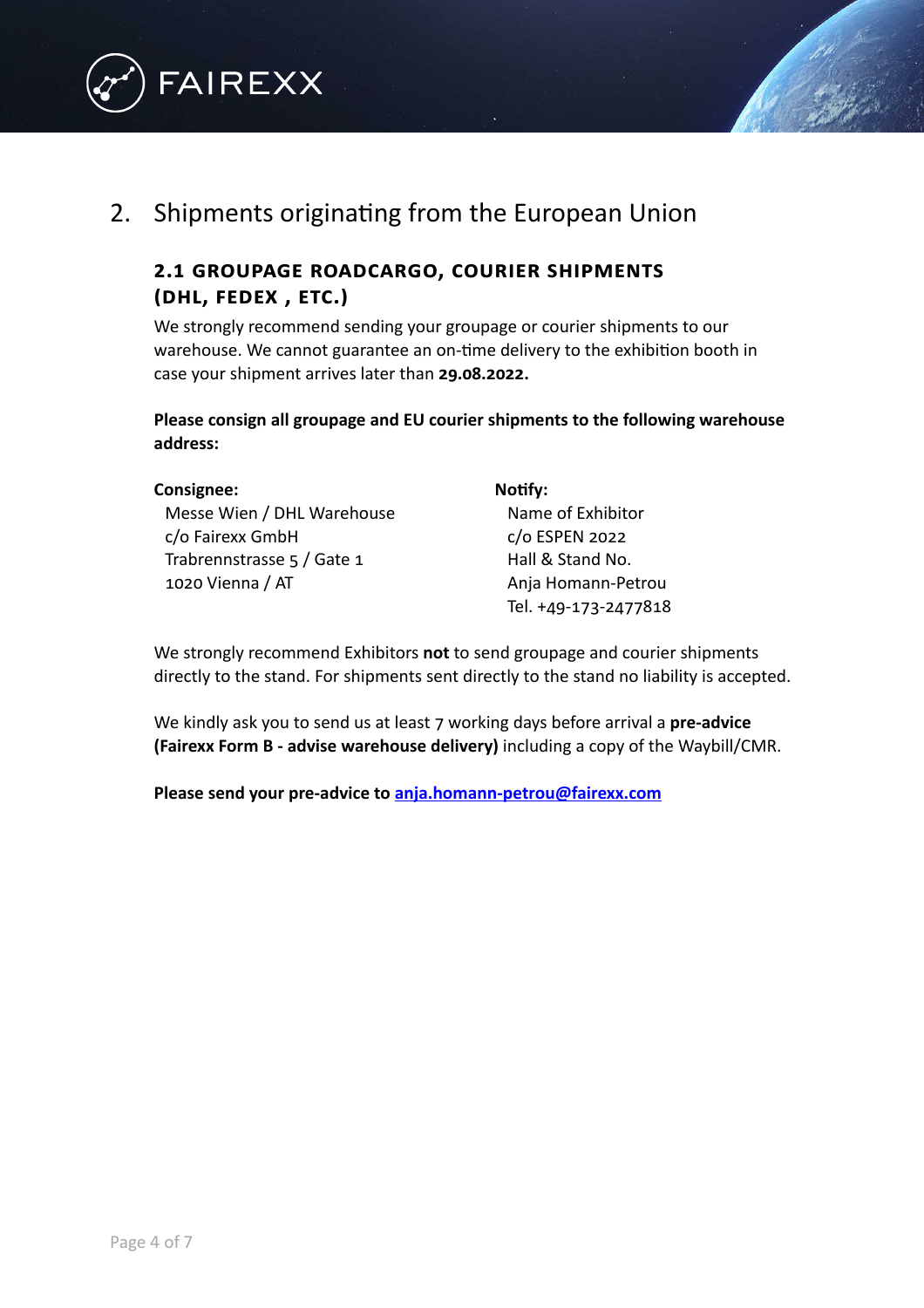

### <span id="page-5-0"></span>3. Direct delivery address for full- and part-loads to venue

Full and part trailer loads should arrive at REED MESSE - Vienna in accordance with the official build-up dates and pre-booked unloading slot.

#### **Fairground address:**

Messe Wien c/o FAIREXX / ESPEN 2022 Trabrennstrasse 5 / Gate 1 1020 Vienna / AG

We highly recommend not sending goods directly to the venue without advance confirmation from FAIREXX.

Unloading Slot: Please send us until 08 Aug 2022 the completed **FAIREXX - TImeslot Request Form**.

For trucks require on-site assistance for unloading / reloading please complete in addition the **FAIREXX form A - Booking form on site handling**.

**Please send your forms to [anja.homann-petrou@fairexx.com](mailto:anja.homann-petrou@fairexx.com)**

### <span id="page-5-1"></span>4. Marking of packages

Please number every package consecutively and make sure that the following information is indicated on every package:

"Hall no. / Stand no." "Fairexx c/o ESPEN 2022"

"ESPEN 2022" Please mark all packages with numbers: "Name of Exhibitor"  $1$  of  $\ldots$  / 2 of  $\ldots$  / 3 of  $\ldots$  etc.

We kindly ask you to use safe and strong packing material which is strong enough to be re-used after the show.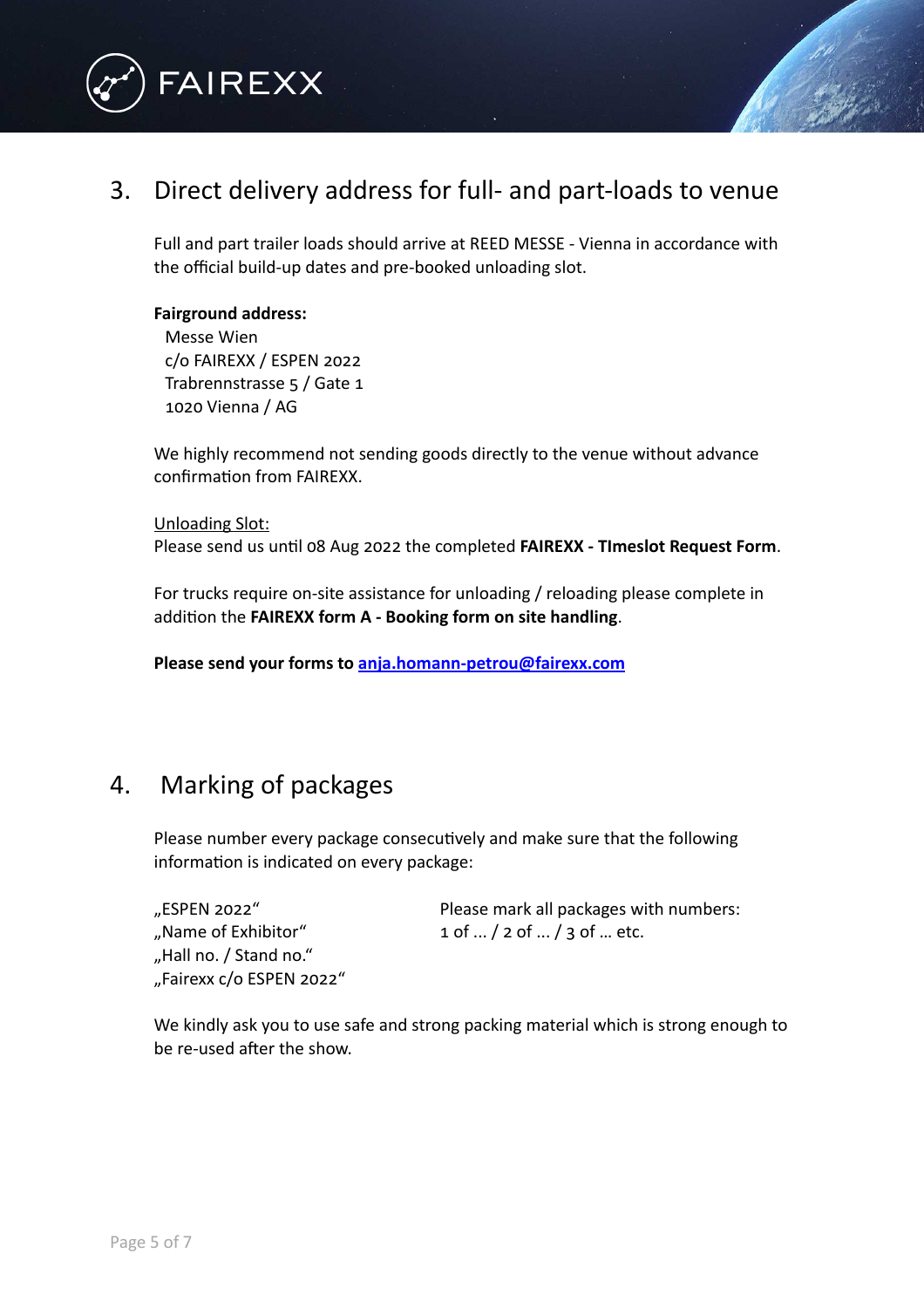

### <span id="page-6-0"></span>5. Insurance

We strongly recommend that all exhibitors arrange insurance cover to include transit to and from the exhibition, whilst on display and in storage. Please contact us for further information and rates.

### <span id="page-6-1"></span>6. Payment

All shipments are subject to payment before delivery to booth. We accept the following methods of payment :

- $\rightarrow$  Bank Transfer: please provide a copy of the Transfer Statement
- $\rightarrow$  Credit Card: please inform us of your card detaills in advance (not for customs expenditures unless with an additional 5 % service fee)
- $\rightarrow$  Cash: all major currencies accepted

## <span id="page-6-2"></span>7. Basic Conditions of Contract

All work undertaken is subject to the German Forwarders terms and conditions ADSp, newest edition and the SLVS - liability policy, in conjunction with the conditions and rates for trade fair transportation.

All special transport and crane services are based upon the "Basic conditions of contract for special transport and crane services - BSK" latest edition.

The liability of FAIREXX Logistics for Exhibitions GmbH as Fairs & Exhibitions Forwarder, ceases with deposit and begins with collection of the freight at the exhibition stand, even during the exhibitors absence, irrespective of the submission of waybills at the exhibition forwarding agent's office. Place of jurisdiction AG Berlin for both sides.

Our invoices will be due immediately after issuance without any further notice according to ADSp. Customers not known to us or with whom we have not agreed any terms of payment, will be asked to pay our expenses before the event starts or on-site during the event or before return shipping of their exhibits.